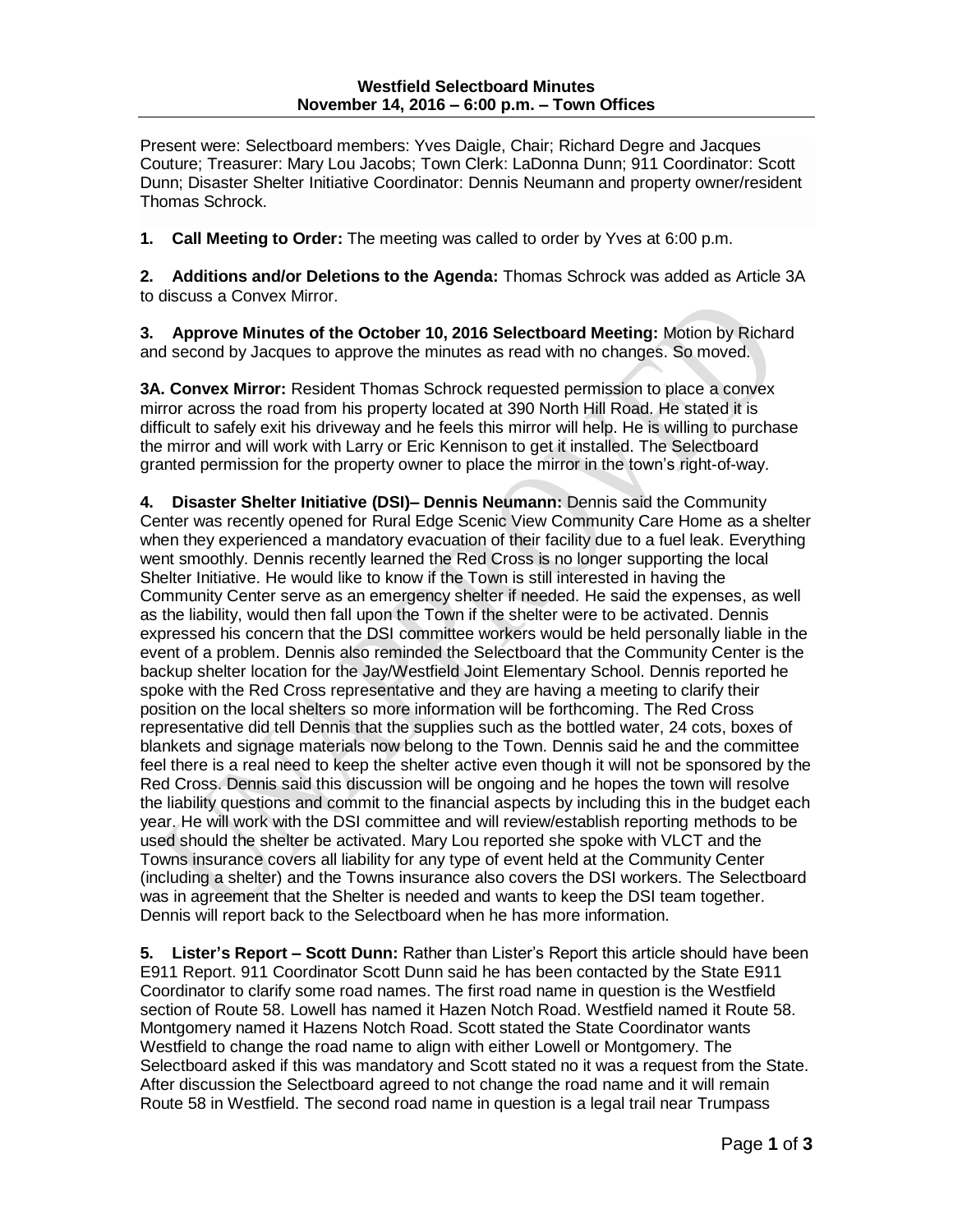Road. The Selectboard was in agreement to use Legal Trail, with the corresponding road number, as the road name for any legal trails that are not currently named.

## **6. Treasurer's Report:**

**A. Approve Warrants for Expenditures dated 10/10, 10/19, 10/26, 10/27, 11/2 & 11/9/16:** Motion by Richard and second by Jacques to approve the warrants as listed. So moved.

**B. Blue Cross and Blue Shield Insurance Premiums for 2017:** Mary Lou pointed out it is open enrollment time for the health insurance. The Town currently pays 80% of LaDonna's and Larry's insurance. The 2017 insurance rate reflects an approximate 5% increase. Motion by Jacques and second by Richard to continue with the Platinum plan in 2017. This increase will be included in the 2017 budget.

**C. Set Date for Budget Meeting:** The date was set for January 4, 2017 at 8:00 a.m.

**7. Policy for Paid Training Hours:** When new officers are elected they frequently attend workshops to receive training for their new positions. LaDonna requested the Selectboard set a policy stating the payroll hours that can be submitted for offsite workshop training. It is currently unclear if the hours start from the time they leave their home to the time they return home or just the actual hours of the workshop. Mary Lou will look into the labor laws and report back at the next meeting.

**8. Sheriff's Reports for September & October:** The September report reflected 16.5 patrol hours and October's reflected 24.5 hours. No fine amounts were reported with the new VALCOUR reporting system. Yves asked LaDonna to call the Sheriff's Department and see if future reports can reflect the fine amounts levied.

**9. Recycling Updates:** The Northeast Kingdom Waste Management District (NEKWMD) 2017 budget reflects a 5.4% increase totaling \$38,554. The proposed budget includes a surcharge of \$1/ton and a \$30 stop charge that each member town will be assessed. Recyclables are currently selling at a low rate. Mary Lou suggested we increase the trash fee charged for an 18 gallon bag by 25 cents/bag and by 50 cents/bag on the 30 and 50 gallon bags to help offset the proposed new charges.

**A. Tool Purchase for Recycling:** Yves asked permission to purchase some basic tools to keep at the Recycling Center. Thomas Schrock generously offered to donate the tools. The Selectboard expressed their appreciation.

## **10. Road Updates:**

**A. North Hill Rd. Paving Update:** The paving is complete. Yves suggested not paving a little section each year but waiting and doing a larger paving project every few years. This will be discussed again at the budget meeting in January.

**B. Buck Hill Rd. Better Road Grant Update:** The culvert work is complete and the guardrails will be put in this fall. Mary Lou stated the grant paperwork has been submitted for reimbursement.

## **11. Library Report:**

**A. Broken Window Repair:** Yves reported a ball or stone broke one of the windows at the Library. A new window has been ordered in the amount of \$110 (window & shipping). Yves will install the window.